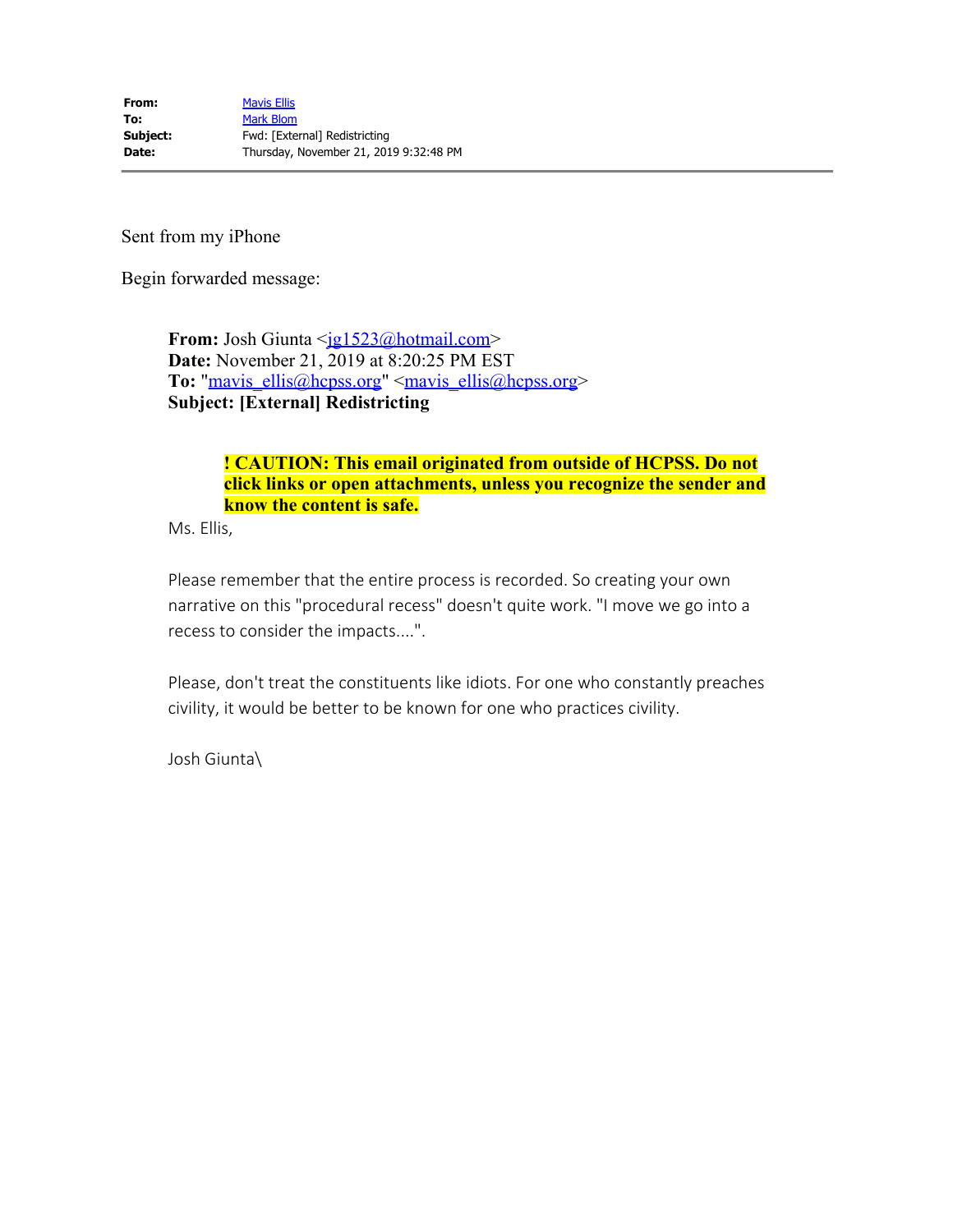| <b>From:</b>    | <b>Mavis Ellis</b>                                                                                        |
|-----------------|-----------------------------------------------------------------------------------------------------------|
| To:             | <b>Francis, Dave</b>                                                                                      |
| Cc:             | Kirsten Coombs: Vicky Cutroneo: Christina Delmont-Small: Jennifer Mallo: Sabina Tai: Chao Wu: Myers, Lisa |
| <b>Subject:</b> | Re: [External] Contact Information for Police Department Executive Administrator and Chief of Staff       |
| Date:           | Thursday, November 21, 2019 9:29:35 PM                                                                    |

Thank you.

**Mavis Ellis** 

Sent from my iPhone

On Nov 21, 2019, at 5:29 PM, Francis, Dave <*dfrancis@howardcountymd.gov*> wrote:

## ! CAUTION: This email originated from outside of HCPSS. Do not click links or open attachments, unless you recognize the sender and know the content is safe.

**Good Evening Board Members-**

Chief Lisa Myer's would like for you to have the contact information for her Chief of Staff, Captain Chris Williams and myself the Executive Administrator. I have also included our photographs. In the event you have a police related question or concern please don't hesitate to call either Chris or myself- day or night. If you have an emergency please dial 911.

Dave Francis

**Captain Chris Williams** 

**Thanks!** 

**Dave Francis Executive Administrator** Office of the Chief **Howard County Police Department** 

<Francis Dave.jpg>

<Williams Christopher.jpg>